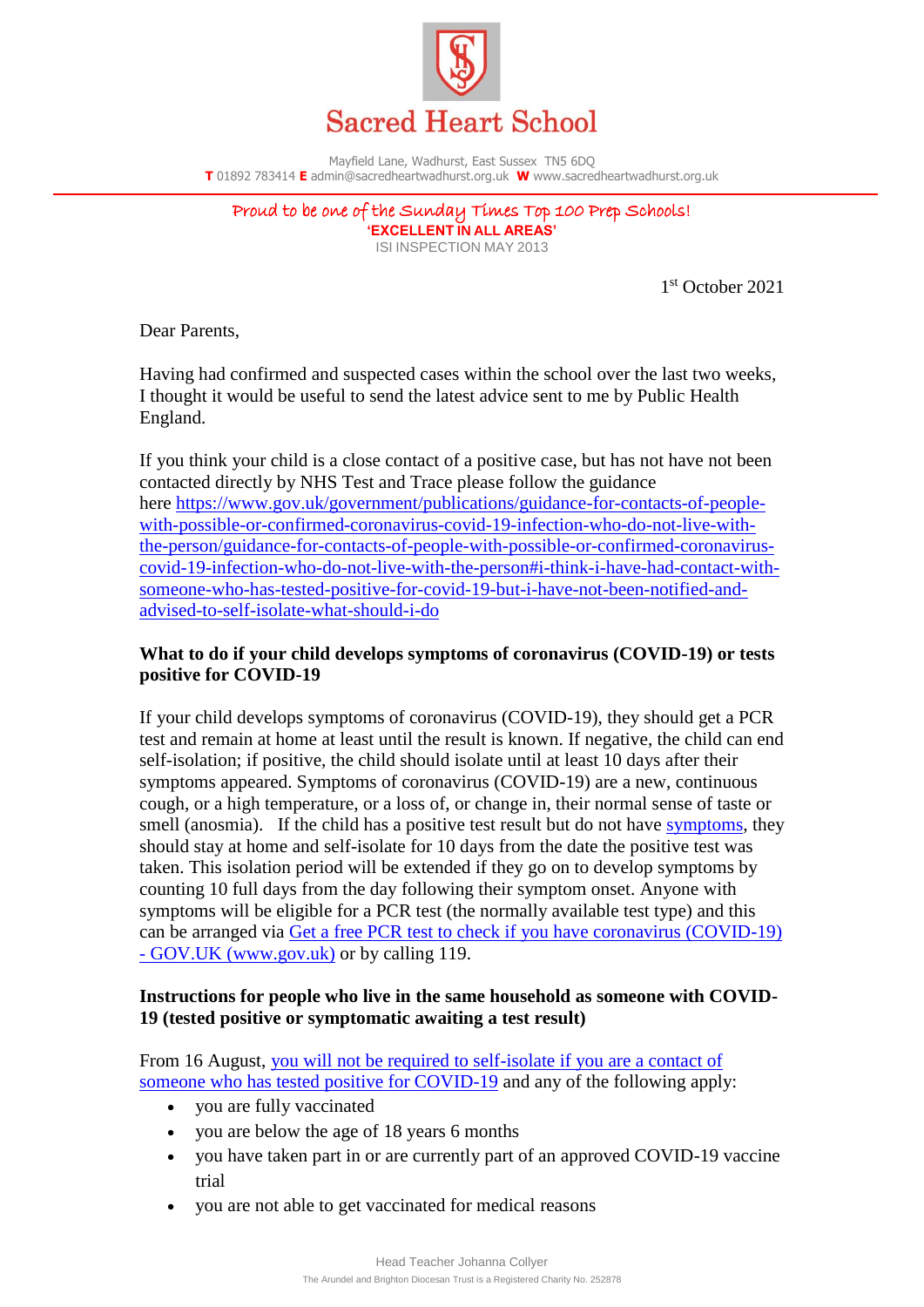Fully vaccinated means that you have been vaccinated with an MHRA approved COVID-19 vaccine in the UK, and at least 14 days have passed since you received the recommended doses of that vaccine.

NHS Test and Trace will contact you to let you know that you have been identified as a contact and check whether you are legally required to self-isolate. If you are not legally required to self-isolate, you will be provided with advice on testing and given guidance on preventing the spread of COVID-19. Even if you do not have symptoms, [you will be advised to have a](https://www.gov.uk/government/publications/covid-19-stay-at-home-guidance/stay-at-home-guidance-for-households-with-possible-coronavirus-covid-19-infection#PCR) PCR test as soon as possible.

**Any member of the household who is aged 18 years and 6 months or over and has only received one dose of COVID-19 vaccine or has not received any dose of the COVID-19 vaccination will still be required to self-isolate as household contact of a someone with COVID-19 symptoms awaiting testing and someone who has tested positive for COVID-19.** Please read the [stay at home guidance](https://www.gov.uk/government/publications/covid-19-stay-at-home-guidance) which provides information on this.

Household members who are not exempt from isolation as close contacts should not go to work, school/college/childcare/education setting or public areas, and exercise should be taken within the home. If you require help with buying groceries, other shopping or picking up medication, or walking a dog, you should ask friends or family. Alternatively, you can order your shopping online and medication by phone or online. Household members staying at home for 10 days will greatly reduce the overall amount of infection the household could pass on to others in the community.

You could be fined if you do not self-isolate following a notification by NHS Test and Trace. You may be entitled to a one-off payment of £500 through the [NHS Test and](https://www.gov.uk/government/publications/test-and-trace-support-payment-scheme-claiming-financial-support/claiming-financial-support-under-the-test-and-trace-support-payment-scheme)  [Trace Support Payment scheme](https://www.gov.uk/government/publications/test-and-trace-support-payment-scheme-claiming-financial-support/claiming-financial-support-under-the-test-and-trace-support-payment-scheme) if you are required to stay at home and self-isolate or you are the parent or guardian of a child who has been told to self-isolate.

Those who are [clinically extremely vulnerable](https://www.gov.uk/government/publications/guidance-on-shielding-and-protecting-extremely-vulnerable-persons-from-covid-19/guidance-on-shielding-and-protecting-extremely-vulnerable-persons-from-covid-19) should be supported to minimise their contact with other people in the household during this period, regardless of whether others have symptoms or not.

# **Instructions for household contacts who are not required to self-isolate from 16 August**

Even if you are vaccinated, you can still be infected with COVID-19 and pass it on to others. If you are identified as a contact of someone with COVID-19 but you are not required to self-isolate, you can help protect others by following the [guidance on how](https://www.gov.uk/guidance/covid-19-coronavirus-restrictions-what-you-can-and-cannot-do#keeping-yourself-and-others-safe)  [to stay safe and help prevent the spread.](https://www.gov.uk/guidance/covid-19-coronavirus-restrictions-what-you-can-and-cannot-do#keeping-yourself-and-others-safe) As well as getting a PCR test, you may also consider:

- limiting close contact with other people outside your household, especially in enclosed spaces
- wearing a face covering for those aged 11 and over in crowded places such as school/college/public transport
- limiting contact with anyone who is clinically extremely vulnerable
- taking part in [regular](https://www.gov.uk/order-coronavirus-rapid-lateral-flow-tests) LFD testing

You should follow this advice while the person in your household with COVID-19 is self-isolating.

If you are a health or social care worker or a student undertaking a work placement who has been identified as a household contact and are exempt from self-isolation,